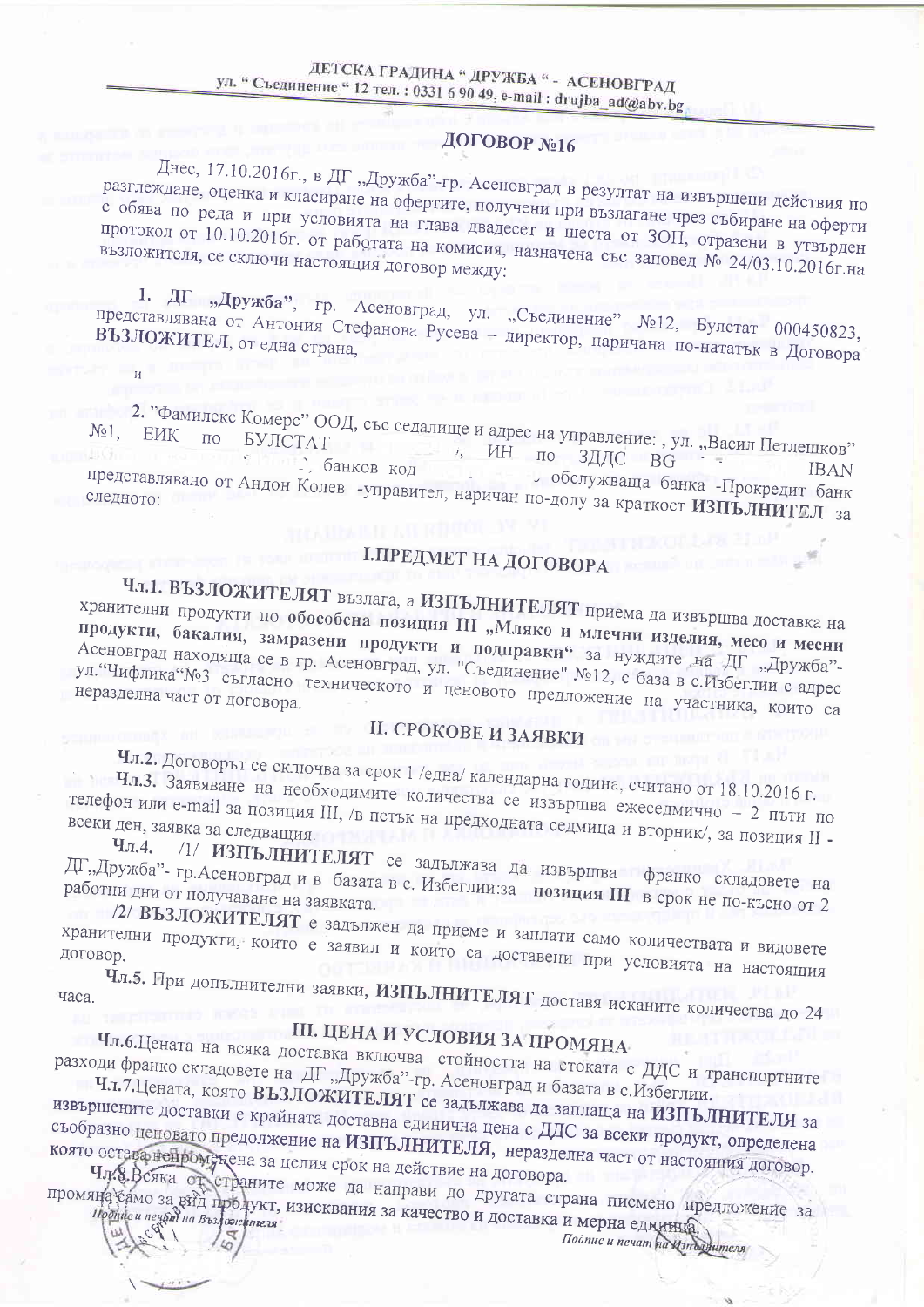/1/ Промяна на артикул във връзка с изискванията на качество и доставка се извършва в писмен вид, като едната страна изпраща писмено искане към другата, като посочва мотивите за

/2/ Промяната по ал.1 касае само опаковката и/или грамажа на артикула, като цената за килограм се запазва съгласно първоначално договорените цени.

/3/ При желание от страна на ВЪЗЛОЖИТЕЛЯ могат да се добавят нови артикули.

Чл.9. Предложението се мотивира, като се посочва вида продукт, исканата промяна и се посочват мотивите за това. Чл.10. Цената за всеки артикул се формулира съгласно условията на ценовото

предложение при сключване на договора.

чл.11. При всяко направено предложение по реда на чл.8 от страна по договора, в тридневен срок се извършва проверка от представители на двете страни и се съставя допълнително споразумение към договора, в който се отразява измененията по договора.

Чл.12. Споразумението се подписва и от двете страни и се публикува в Профила на купувача.

Чл.13. Не се допуска при никакви обстоятелства едностранна промяна по настоящия договор без спазване на процедурата по чл.8 и чл.9.

Чл.14. Промяната на условията на договора влиза в сила от 1-во число на следващия месец.

### **IV. УСЛОВИЯ НА ПЛАЩАНЕ**

Чл.15 ВЪЗЛОЖИТЕЛЯТ заплаща цената на изпълнената част от поръчката разсрочено или наведнъж, по банков път до 30 /тридесет /дни от представяне на данъчна фактура.

# V. ПРИЕМАНЕ И ПРЕДАВАНЕ НА СТОКАТА

Чл.16 /1/ ИЗПЪЛНИТЕЛЯТ се задължава при предаване на стоката да представя на домакина и касиер-домакина сертификат за произход, качество и годност от производителя за доставяните стоки.

/2/ ИЗПЪЛНИТЕЛЯТ е изпълнил задължението си за предаване на хранителните

продукти с доставянето им до заведението и подписване на доставно - складова разписка. Чл.17. В края на всеки месец или до три пъти месечно ИЗПЪЛНИТЕЛЯТ издава на името на ВЪЗЛОЖИТЕЛЯ фактура, съдържаща описание на стоката, количества, единични

## **VI.ОПАКОВКА И МАРКИРОВКА**

Чл.18. Хранителните продукти, които ще се доставят, при изпълнение на поръчката, трябва да бъдат с маркировка за годност и дата на производство, етикирани и опаковани по надлежния ред и придружени със сертификат за съответствие /годност/.

## **VII. ГАРАНЦИИ И КАЧЕСТВО**

Чл.19. ИЗПЪЛНИТЕЛЯТ гарантира, че доставените от него стоки съответстват на представените сертификати за качество, произход и годност и са в съответствие с изискванията на ВЪЗЛОЖИТЕЛЯ.

Чл.20. При получаване на продукти, не съответстващи на изискванията на ВЪЗЛОЖИТЕЛЯ към момента на доставката, се съставя констативен протокол от ВЪЗЛОЖИТЕЛЯ, който се подписва от двете страни, като ИЗПЪЛНИТЕЛЯТ се задължава да замени за негова сметка със съответното качество и количество продукти в срок от 1 (един)

Чл.21 уПри констатиране на продукти, не съответстващи на изискванията след момента достраната, ее средавя констативен протокол, подписан от длъжностного дице отговорно за получаване на стоката и медицинско лице **ВЪЗЛОЖИТЕЛЯ** 

 $H_{\nu}$ dian

*Harriga*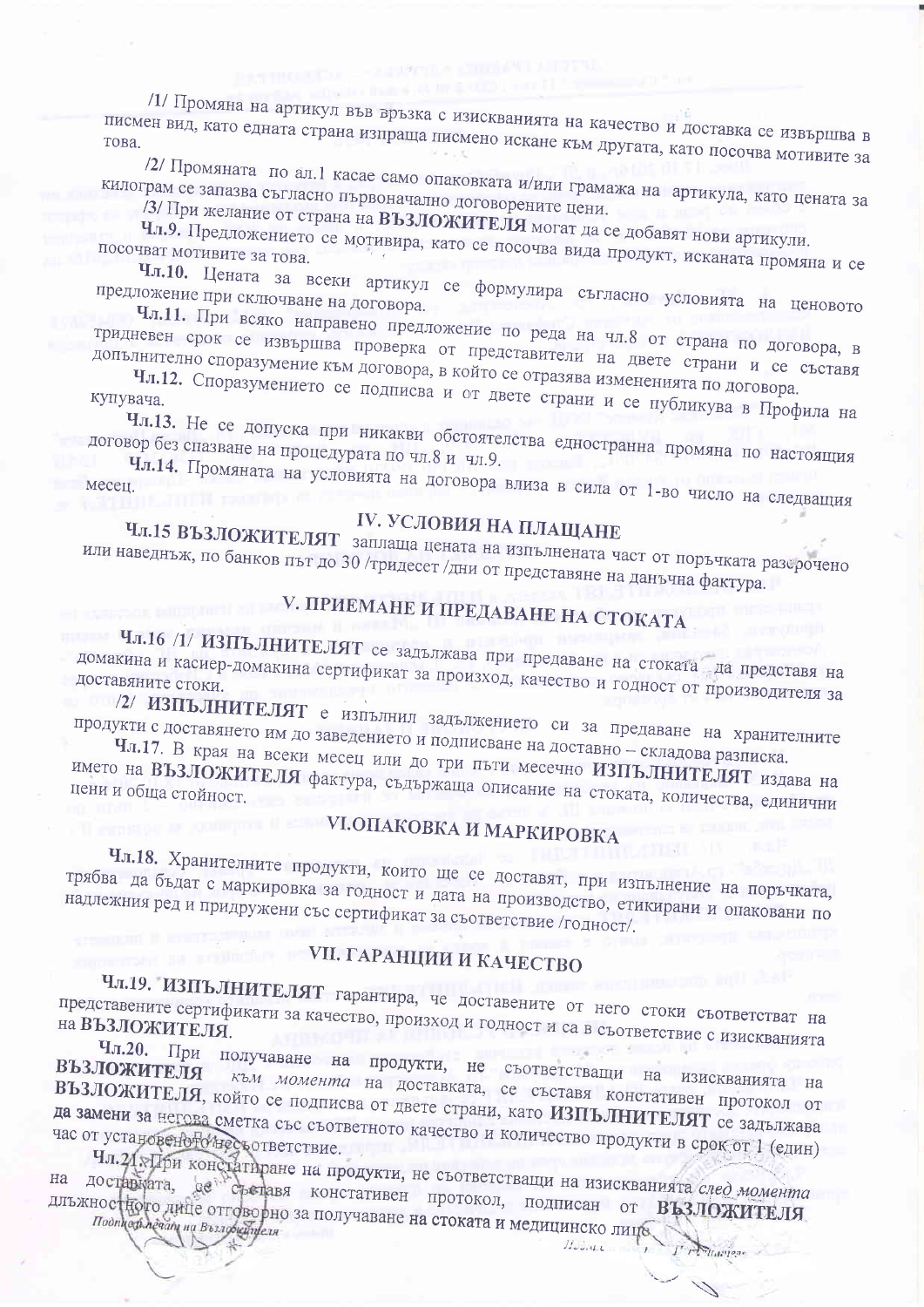Чл.22. ВЪЗЛОЖИТЕЛЯТ незабавно уведомява ИЗПЪЛНИТЕЛЯ по телефон относно установеното несъответствие, като последният се задължава да замени за негова сметка със съответното качество и количество продукти в срок от един час от съобщението за

Чл.23. Ако след уведомяването, ИЗПЪЛНИТЕЛЯТ не извърши действията по чл.22, ВЪЗЛОЖИТЕЛЯТ има право да прекрати договора едностранно, без предизвестие, като изпрати за това уведомително писмо до ВЪЗЛОЖИТЕЛЯ.

# **VIII.ПРАВА И ЗАДЪЛЖЕНИЯ НА ИЗПЪЛНИТЕЛЯ**

Чл.24. ИЗПЪЛНИТЕЛЯТ се задължава да извършва доставка на посочените от ВЪЗЛОЖИТЕЛЯ хранителни продукти в уговорените срокове по чл. 2, чл.3, чл.4 и чл.5 от

Чл.25. ИЗПЪЛНИТЕЛЯТ се задължава да транспортира продуктите съгласно нормативните изисквания за този вид дейност.

Чл.26. ИЗПЪЛНИТЕЛЯТ се задължава да доставя хранителни продукти, отговарящи на БДС, като всяка доставка се придружава и предава на домакина и касиер-домакина с актуални сертификати за качество, произход и срок на годност.

Чл.27. ИЗПЪЛНИТЕЛЯТ има право да получи цената на доставката, съгласно чл.7 от настоящия договор.

Чл.28. ИЗПЪЛНИТЕЛЯТ се задължава при изпълнение на поръчката да спазва действащите в страната стандарти, както и нормативните изисквания по безопасност и хигиена на труда, по опазване на околната среда, пожарната безопасност и безопасността на

# IX. ПРАВА И ЗАДЪЛЖЕНИЯ НА ВЪЗЛОЖИТЕЛЯ

Чл.29. ВЪЗЛОЖИТЕЛЯТ е длъжен да заплати цената на доставката, съгласно уговореното в Раздел III от настоящия договор.

Чл.30. ВЪЗЛОЖИТЕЛЯТ има право да получи заявените количества хранителните продукти, съгласно уговорените срокове и качество.

Чл.31. ВЪЗЛОЖИТЕЛЯТ се задължава да създаде условия за незабавно приемане на доставените от ИЗПЪЛНИТЕЛЯ количества стоки по всяка подадена заявка.

Чл.32. ВЪЗЛОЖИТЕЛЯТ има право във всеки един момент от изпълнението на договора да извършва проверка, относно качеството и количеството на доставките, без това да пречи на оперативната дейност на ИЗПЪЛНИТЕЛЯ.

Чл.33. ВЪЗЛОЖИТЕЛЯТ има право, ако стоката не отговаря по количество и качество на договореното, да откаже приемането на част или на цялото количество, както и да прекрати договора ако ИЗПЪЛНИТЕЛЯТ не замени стоката.

Чл.34 ВЪЗЛОЖИТЕЛЯТ има право да удължи срока от настоящия договор, ако по независещи от Възложителя причини не бъде избран нов изпълнител за доставка на хранителни продукти за нуждите на детското заведение за съответната обособена позиция за нов период, но не повече от 6 месеца и в случай че не надхвърля сумата от 69999 лв без ДДС общо по всички обособени позиции.

### **Х.НЕУСТОЙКИ**

Чл.35. В случай, че ИЗПЪЛНИТЕЛЯТ не достави стоките в съответствие със срока по чл. 4 и чл.5 на настоящия договор, същия дължи неустойка на ВЪЗЛОЖИТЕЛЯ в размер на 5 % от стойността на направената заявка за всеки ден закъснение.

Чл.36. При разваляне на договора по реда на чл. 41 и чл. 44 от настоящия договор

ИЗПЪЛНИТЕЛЯТ дъджи на ВЪЗЛОЖИТЕЛЯ неустойка в размер на 5 % от стойността на направените до момента захвки, съотнесена пропорционално към оставащия срок на договора. Чл.37. ДУ При възникване на непреодолима сила /форсмажорни обстоятелства/ ИЗПЪЛНИТЕЛЯТ се заладжава да уведоми ВЪЗЛОЖИТЕЛЯ за тях не поскрсно от 24 часа Подпис и плину aus professor

Hoon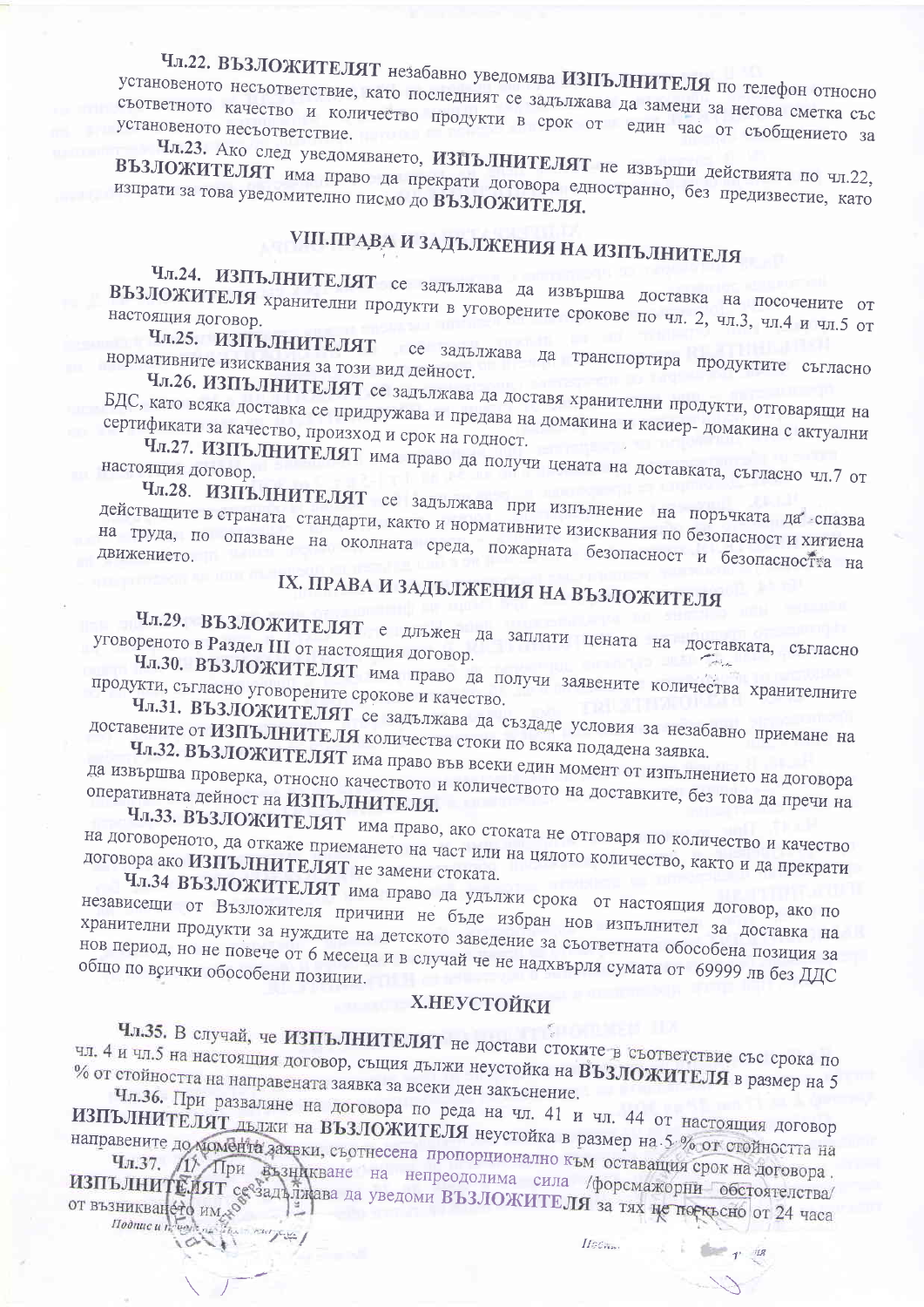/2/ В този случай се предоставя правото на ВЪЗЛОЖИТЕЛЯ да достави нужните му хранителни продукти за съответния период от друг изпълнител с цел защита на ВЪЗЛОЖИТЕЛЯ, като за съответния период се изготви протокол, подписан от представители

/3/ В случай на по-висока цена на доставеното количество хранителни продукти, разликата на цената е за сметка на ИЗПЪЛНИТЕЛЯ.

### ХІ. ПРЕКРАТЯВАНЕ НА ДОГОВОРА  $\mathbb{R}^n$

Чл.38. Договорът се прекратява с изтичане на неговия срок съгласно съгласно чл. 2, от настоящия договор; Чл.39. Договорът се прекратява по взаимно съгласие между страните, изразено в писмена

форма, като страните не си дължат неустойки, но ВЪЗЛОЖИТЕЛЯТ заплаща на ИЗПЪЛНИТЕЛЯ извършените и приети до прекратяването доставки; Чл.40. Договорът се прекратява едностранно от ВЪЗЛОЖИТЕЛЯ с 10-дневно писмено

предизвестие - при неизпълнение от страна на ИЗПЪЛНИТЕЛЯ на задълженията му по договора и техническата спецификация;

Чл.41. Договорът се прекратява при възникване по отношение на ИЗПЪЛНИТЕЛЯ на някое от обстоятелствата, предвидени в по чл. 54, ал. 1 т 1-5 и т. 7 от ЗОП.

Чл.42. Договорът се прекратява по реда на чл. 118 от Закона за обществените поръчки; Чл.43. Договорът се прекратява, когато са настъпили съществени промени във финансирането на обществената поръчка - предмет на договора, извън правомощията на

ВЪЗЛОЖИТЕЛЯ, които той не е могъл или не е бил длъжен да предвиди или да предотврати с писмено уведомление, веднага след настъпване на обстоятелствата;

Чл.44. Договорът се прекратява при смърт на физическото лице или прекратяване, или вливане, или сливане на юридическото лице Изпълнител, както и при прехвърляне на търговското предприятие на ИЗПЪЛНИТЕЛЯ. В този случай ВЪЗЛОЖИТЕЛЯТ има право на избор дали да даде съгласие договорът да бъде продължен с правоприемник или да се възползва от неустойката предвидена в чл. 36 от настоящия договор. Чл.45. ВЪЗЛОЖИТЕЛЯТ има право да прекрати договора едностранно, без

предизвестие при забава на две или повече доставки, като забавата за всяка една от тях трябва

Чл.46. В случай на доставка на некачествена стока, която не се замени в срок съгласно чл.20 и чл.22 същата ще се счита за недоставена и ИЗПЪЛНИТЕЛЯТ има право да прекрати договора едностранно.

Чл.47. При възникване на непредвидими и непреодолими обективни обстоятелства преструктуриране и други форсмажорни обстоятелства/, ВЪЗЛОЖИТЕЛЯТ предизвестие предсрочно да прекрати договора, без да дължи обезщетения и неустойки на

Чл.48. При промяна на нормативната база, касаеща предмета на договора, ВЪЗЛОЖИТЕЛЯТ си запазва правото да прави промени в договора и /или за предсрочното му прекратяване, без да дължи обезщетение и неустойки на ИЗПЪЛНИТЕЛЯ.

Чл.49. При други, предвидени в законодателството основания.

# ХІІ. ИЗКЛЮЧИТЕЛНИ ОБСТОЯТЕЛСТВА

Чл.50. /1/ Страните по настоящия договор не дължат обезщетение за претърпени вреди и загуби, в случай че последните са причинени от изключителни обстоятелства по смисъла на

12/ Страната засегната от изключителни обстоятелства, е длъжна да предприеме всички действия с грижата на добър стопанин, за да намали до минимум понесените вреди и загуби, както и да хведоми нисменр другата страна в срок до 24 (двадесет и четири) часа от настъпването на обсубятелетвата. При неуведомяване се дължи обезщето не однастъпилите от това вреди. Подпис и печат на Възпознаниели